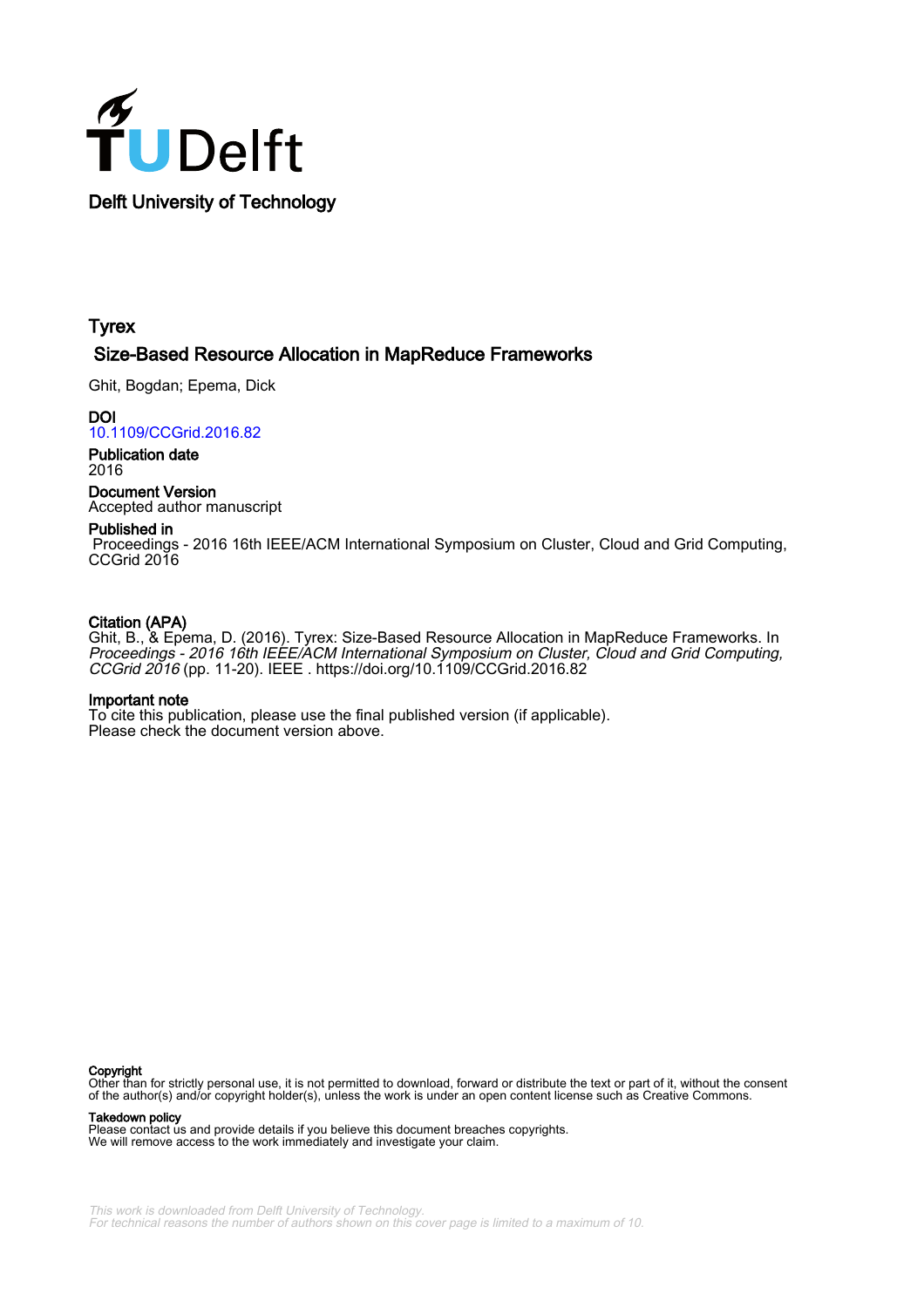# Tyrex: Size-based Resource Allocation in MapReduce Frameworks

Bogdan Ghit, *†* and Dick Epema*†§ †*Delft University of Technology, the Netherlands *§*Eindhoven University of Technology, the Netherlands *{*b.i.ghit,d.h.j.epema*}*@tudelft.nl

*Abstract*—Many large-scale data analytics infrastructures are employed for a wide variety of jobs, ranging from short interactive queries to large data analysis jobs that may take hours or even days to complete. As a consequence, data-processing frameworks like MapReduce may have workloads consisting of jobs with heavy-tailed processing requirements. With such workloads, short jobs may experience slowdowns that are an order of magnitude larger than large jobs do, while the users may expect slowdowns that are more in proportion with the job sizes. To address this problem of large job slowdown variability in MapReduce frameworks, we design a scheduling system called TYREX that is inspired by the well-known TAGS task assignment policy in distributed-server systems. In particular, TYREX partitions the resources of a MapReduce framework, allowing any job running in any partition to read data stored on any machine, imposes runtime limits in the partitions, and successively executes parts of jobs in a work-conserving way in these partitions until they can run to completion. We develop a statistical model for dynamically setting the runtime limits that achieves nearoptimal job slowdown performance, and we empirically evaluate TYREX on a cluster system with workloads consisting of both synthetic and real-world benchmarks. We find that TYREX cuts in half the job slowdown variability while preserving the median job slowdown when compared to state-of-the-art MapReduce schedulers such as FIFO and FAIR. Furthermore, TYREX reduces the job slowdown at the 95*th* percentile by more than 50% when compared to FIFO and by 20-40% when compared to FAIR.

#### I. INTRODUCTION

Data-processing frameworks such as MapReduce that can be used for large-scale analytics and small interactive queries may face workloads of jobs with heavy-tailed processing requirement distributions. As has been abundantly clear both from theoretical analysis of queueing systems [14], [15] and from experience with actual deployments of MapReduce and other frameworks [27], [31], such workloads usually lead to job slowdowns of small jobs that are at least an order of magnitude larger than those of long jobs, which may be intolerable to users. In this paper, we present the design and analysis of TYREX, <sup>1</sup> a MapReduce scheduler that aims at *reducing the slowdown variability* in workloads with many short jobs.

Despite the plethora of performance related studies of dataintensive workloads, state-of-the-art MapReduce schedulers still lead to high slowdown variability. In our experience with processing monitoring data from the BitTorrent global network using a MapReduce-based logical workflow [18], we have found that 15% of the jobs account for 80% of the total load, and that 65% of the jobs complete in a minute. Similarly, several studies on the performance of modern production clusters in



Fig. 1. Schematic overview of the queueing model employed by TYREX with resource partitioning and timers for migrating jobs.

commercial companies like Google and Facebook [7], [20], [24] report *heavy-tailed* workloads with highly variable runtimes. Allowing such workloads to run in non-isolated environments and to greedily share the system resources severely impacts the performance of short jobs as they experience long delays due to large jobs ahead of them.

In Figure 1 we illustrate the scheduling model employed by the TYREX scheduler. TYREX uses *resource partitioning* and *work-conserving job migration* across these partitions as its two main principles. A common way of partitioning the resources of a datacenter is to allocate disjoint sets of machines to multiple instances of the MapReduce framework [12]. However, this scheduling model is not attractive for jobs that are moved across partitions but still require access to the same data, as the cost of replicating the data across partitions may be prohibitive. Instead, TYREX operates within a single MapReduce framework so that jobs running in any partition may read data stored on any machine.

For isolating the sets of jobs with processing requirements (their *sizes*) in different ranges, TYREX imposes runtime limits (*timers*) with increasing values which limit the amounts of processing time jobs may receive in the partitions—jobs that exceed the timer of one partition are migrated to the next, retaining the work they have already completed. As fixed timers are difficult to configure because they require trial executions of every new workload to find their optimal values, we propose a method to *dynamically adapt the timers* based on statistical properties of the job size distribution.

TYREX is inspired by the TAGS policy [14], but there are a few important differences. First, as MapReduce frameworks are usually deployed in datacenters, TYREX has to divide the framework capacity across the partitions, rather than having predetermined single-server partitions as in TAGS. Secondly, MapReduce jobs are conveniently parallel jobs that only require

<sup>&</sup>lt;sup>1</sup>Inspired by the dinosaur Tyrannosaurus rex, known for its long, heavy tail.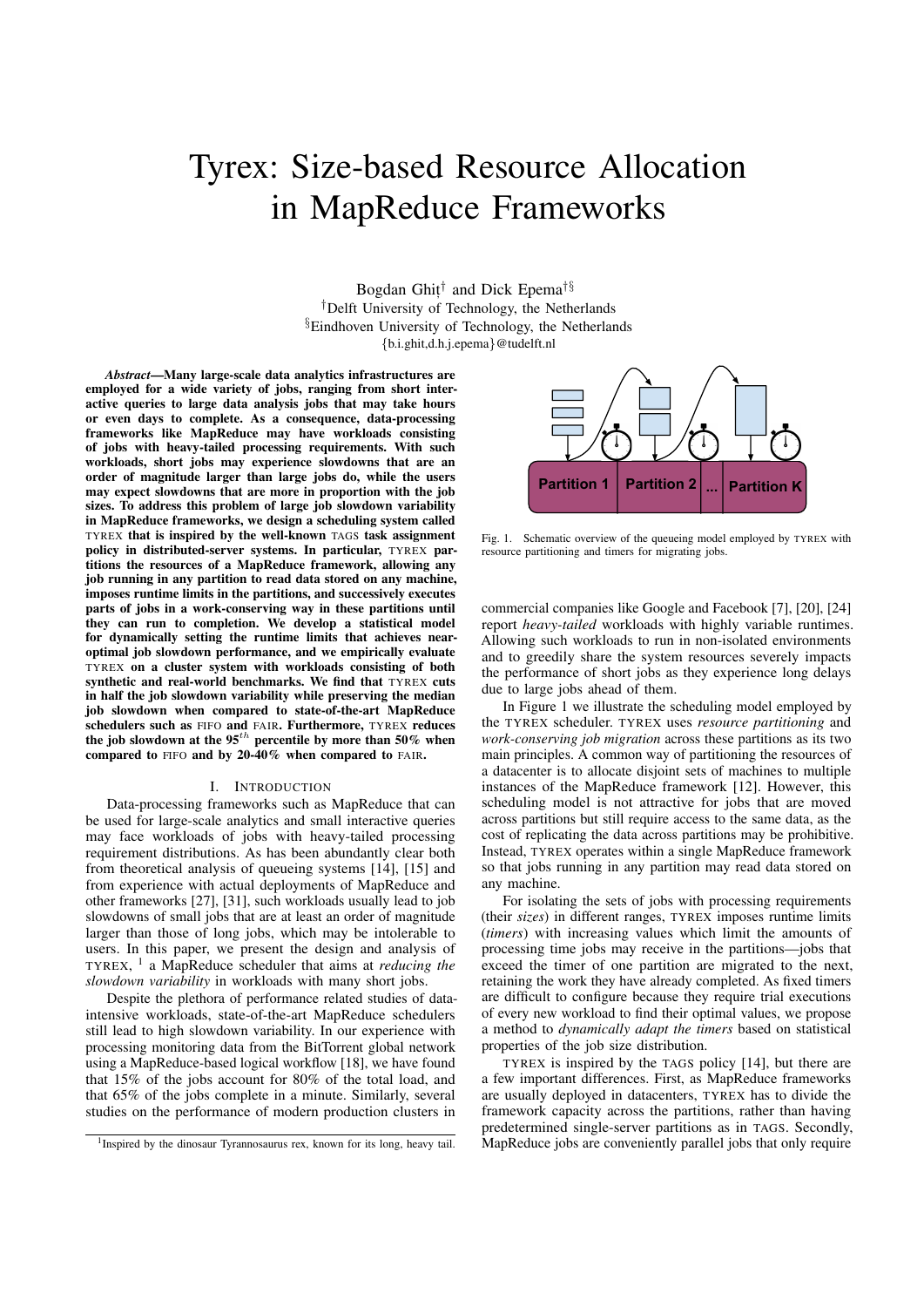TABLE I. A POLICY FRAMEWORK FOR OPTIMIZING JOB SLOWDOWN IN DIFFERENT SYSTEM MODELS.

| Policy      | System Model   | Job Size | Preemptive | Waste | Utilization | Description                                       |
|-------------|----------------|----------|------------|-------|-------------|---------------------------------------------------|
| PSJF [29]   | single-server  | known    | yes        | none  | best        | run the job with shortest original size           |
| SRPT [17]   | single-server  | known    | yes        | none  | best        | run the job which can finish earlier              |
| $SITA$ [16] | distr. servers | known    | no         | high  | worst       | each server is assigned only jobs of a given size |
| TAGS [14]   | distr. servers | unknown  | no         | high  | worst       | each server limits the amount of CPU per job      |
| FAIR $[4]$  | datacenter     | unknown  | yes        | low   | high        | weighted fair-sharing                             |
| TYREX       | datacenter     | unknown  | yes        | none  | high        | see Section IV                                    |

synchronization between the map and reduce phases, which makes them malleable or elastic with the opportunity to run multiple jobs simultaneously as opposed to the rigid job model supported by the FIFO servers in TAGS. Finally, having a shared underlying distributed filesystem for all partitions of a MapReduce framework, TYREX enables a work-conserving mechanism for moving a job from one partition to the next without loosing the intermediate results, as happens with TAGS.

In this paper, we make the following contributions:

- 1) We design TYREX, a datacenter MapReduce job scheduler that places jobs across multiple partitions of a single MapReduce framework in order to isolate the sets of jobs of very different sizes. TYREX assumes no prior job size information and moves jobs across system partitions without loosing their completed work (Sections IV-A and IV-B).
- 2) We incorporate in TYREX two policies to migrate jobs across partitions that are differentiated by the type of timer they use in partitions, which may be *fixed* or *dynamic*. To adapt the timers dynamically, we propose a statistical technique to identify jobs that are likely to monopolize a given partition for a long time (Sections IV-C and IV-D).
- 3) With a set of experiments in a real multicluster system, we evaluate TYREX relative to standard MapReduce schedulers and assess the impact of different aspects of its operation on the job slowdown variability. We show that our scheduler delivers very low slowdown variability without a large impact on the median slowdown for several representative MapReduce workloads (Sections V and VI).

# II. PROBLEM STATEMENT

In this section we explain the problem of job slowdown variability in MapReduce workloads and we formulate the goals of our TYREX. To capture the delay sensitivity of jobs of different sizes, we consider the *job slowdown* as a metric, defined for a job as the ratio of its response time and its wallclock time in an empty system – when a fixed set of resources (in our case, the entire capacity of the system) are allocated to it. To formulate the goal of our scheduler, let *F* be the cumulative distribution function of the job slowdown when executing a certain workload. We define the *job slowdown variability at the*  $q^{th}$  *percentile*, denoted by  $V_F(q)$ , as the  $q^{th}$  percentile of *F* normalized by the median job slowdown, that is:

$$
V_F(q) = \frac{F^{-1}(q)}{F^{-1}(50)}.\t(1)
$$

We call  $V_F(95)$  the *overall job slowdown variability* of the workload. Our target is to *minimize* both the median job slowdown and the overall job slowdown variability of MapReduce workloads.

We consider job slowdown as a more fundamental metric than response time, and the problem of large job slowdowns as a more fundamental problem than large response times. The latter are continously being improved by better hardware, leading to higher speedups of applications and faster data transfers. In contrast, even though there may be shifts in the balance of the speeds and capacities of computer systems hardware, (large) job slowdowns will continue to exist in systems with contention for resources.

Many MapReduce clusters execute workloads that are often characterized by heavy-tailed processing requirement distributions [7], [20]. These workloads contain jobs with the amount of data to be processed or the sum of the execution times of all tasks of a job, that may vary by several orders of magnitude. In systems with such workloads, the small jobs suffer because they may be delayed for a relatively very long time due to long jobs ahead of them [31]. Nevertheless, the users of clusters or datacenters may expect their jobs to be delayed proportionally to their processing requirements.

In this paper we will generalize the TAGS policy to scheduling MapReduce workloads with heavy-tailed job-size distributions running in partitioned datacenters with each partition having a runtime limit. We will show that this way of scheduling MapReduce jobs outperforms FAIR, the most popular MapReduce scheduler, with respect to both the median slowdown and the slowdown variability for a broad range of job size distributions.

# III. BACKGROUND

In this section we present an overview of the main scheduling disciplines that optimize the mean response time or the mean job slowdown in both single-server and distributedserver systems. In Table I, we show the main characteristics of several policies which have been investigated in the past. In single-server systems, policies that are biased towards short jobs, also known as SMART policies [30], are to be preferred as they prevent short jobs from experiencing long delays. The fundamental idea behind these policies is to prioritize short jobs over longer ones like Preemptive-Shortest-Job First (PSJF [29]) and Shortest-Remaining-Processing-Time (SRPT [17]). Although SRPT is optimal with respect to mean response time, the policy is rarely used in practice as it may lead to starvation of long jobs in order to help the short ones [15]. Another reason for the limited popularity of SRPT is that its effectiveness relies on preemption, which is difficult to implement for long jobs that can easily overflow the memory [16]. Instead, in supercomputers where jobs may be served by multiple hosts, size-based partitioning is often employed to isolate the performance of jobs with very unbalanced processing requirements [9].

When the job size distribution and the individual sizes of (rigid) jobs are known, the servers of a distributed-server system using the FCFS policy can be configured to serve each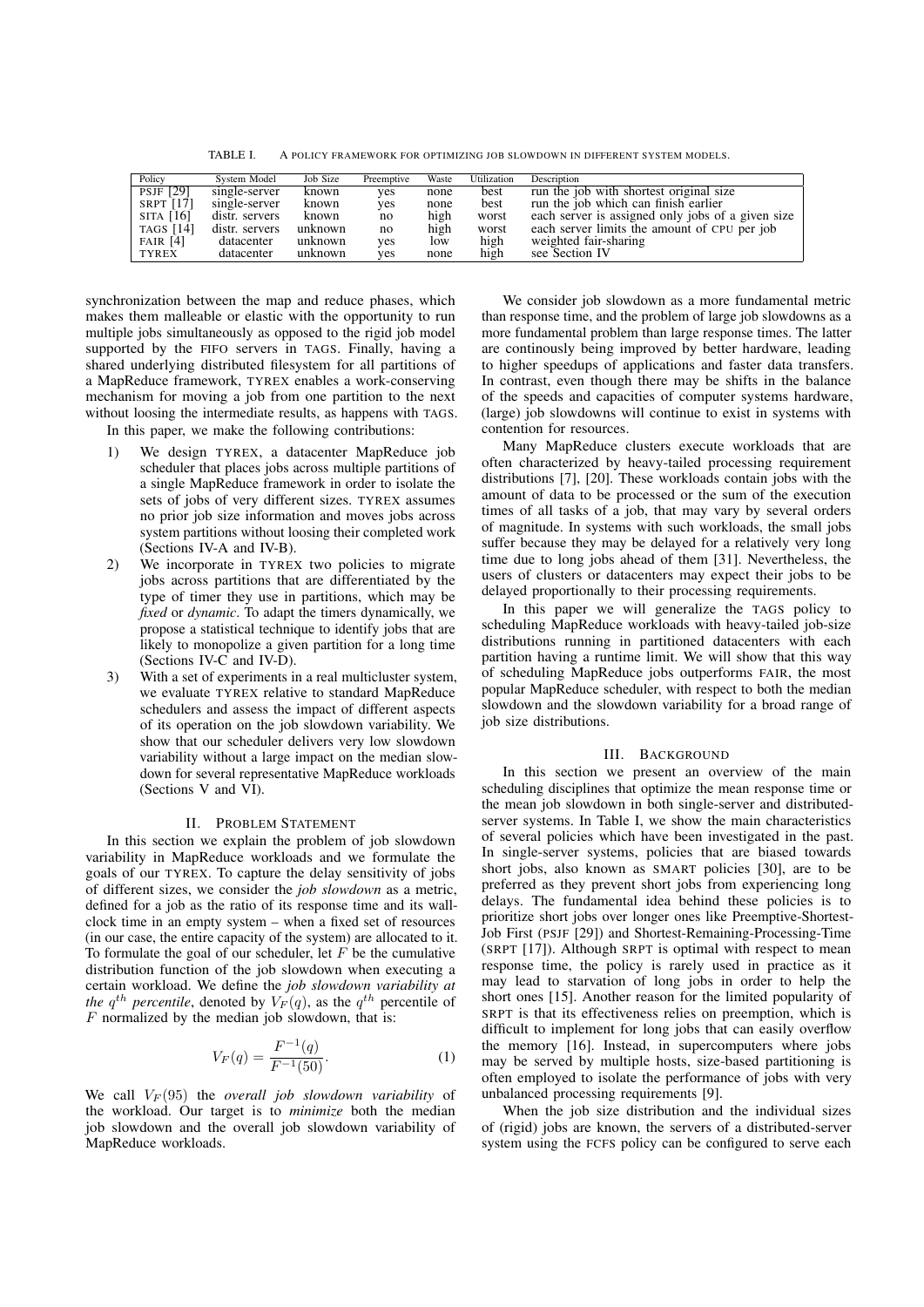

Fig. 2. The fine-grained resource partitioning employed by TYREX with CPU slots allocated across three partitions.

0 100 200  $\overline{\mathcal{L}}_{300}$ 400 Wordcount Sort Grep PiEstim Application Runtime [s] **Migration** no yes

Fig. 3. The job runtime *without* migration versus the job runtime *with* migration across two partitions in a 20-worker Hadoop framework.

only the jobs whose sizes are in a specific range (the Size Interval Task Assignment (SITA) policy [15]). It can be shown that when the size ranges are chosen in such a way that all servers have the same load, the SITA policy is optimal in terms of the average job slowdown if the job-size distribution is heavy-tailed. The intuition behind this result is that in SITA, the job-size variability of each server is very much reduced. The SITA policy can be generalized for unknown job sizes through a simple yet very efficient technique that guesses the job sizes by killing them when they exceed the maximum runtime of a server and restarting them on the service with the next higher runtime range (the Task Assignment based on Guessing Sizes (TAGS) policy [14]). Traditionally, these have been successfully implemented in distributed-server systems, but they have not been used so far in clusters or datacenters for fear that they may lead to system fragmentation and underutilization of resources.

# IV. THE TYREX SCHEDULER

In this section, we present a scheduling model to reduce the variability in job slowdown in MapReduce. Our scheduler, TYREX, assumes no prior knowledge about the jobs, divides the MapReduce framework computing capacity in disjoint partitions, and migrates jobs across those partitions. We propose two policies used by TYREX to confine jobs with similar processing requirements to separate partitions.

# *A. Design Considerations*

TYREX resembles the structure of the TAGS policy, but there are three key elements in which it is different. First, TAGS was designed for a distributed-server model in which each host is a single multi-processor machine that can only serve one job at a time. In contrast, TYREX targets a datacenter environment in which the system capacity is divided across partitions with many resources. As a result, instead of only having the timers as parameters as in TAGS, in our model we also have the partition capacities as parameters.

Secondly, TAGS assumes simple, rigid (sequential or parallel) non-preemptible jobs that may only run on a single host until completion. In contrast, our (MapReduce) job model is more complex as there are intra-job data precedence constraints (map before reduce) and data locality preferences (of map tasks), and as jobs are elastic (or malleable) and can run simultaneously, taking any resources they can get when it is their turn.

Thirdly, TAGS does not preserve the state of a job when it moves it from one server to the next. As a consequence, long jobs will get killed at every server except at the one where they run to completion, at every step losing all the work performed and thus wasting CPU time. Instead, TYREX takes a work-conserving approach by allowing jobs that are being moved from one partition to the next to retain their work and to gracefully resume their executions without redoing previously completed work.

# *B. System Model*

The main design elements of our scheduler are *resource partitioning* and *migration of jobs* from one partition to another. Frameworks such as MapReduce employ a fine-grained resource sharing model, with processors divided into slots and with jobs divided into short tasks that run on slots. Therefore, we partition the compute slots of the MapReduce framework into disjoint partitions of fixed sizes, while keeping the storage accessible for all processors. This way of partitioning is attractive for jobs that may be moved across partitions but still require access to the same data, as there is no need of replicating the data across the partitions. TYREX operates within a single MapReduce framework and partitions the compute slots of this framework into some number *K* of partitions, each with its own queue of jobs with similar processing requirements, that all share access to the same underlying filesystem. TYREX allocates fixed capacities to its system partitions. The fraction of compute slots allocated to partition  $P_k$  represents its capacity and is denoted by  $C_k$ ,  $k = 1, 2, \ldots, K$ . We assume jobs to be served in FIFO order in all partitions. In Figure 2 we give an example of a standard MapReduce framework which uses fine-grained resource partitioning to split its CPU slots among three partitions  $(C_1 = 25\%, C_2 = 25\%, \text{ and } C_3 = 50\%$ . All three partitions have access to the data stored in HDFS.

Job migration in TYREX is facilitated by the distributed file system that is shared across the whole framework, with the intermediate results of tasks executed within any partition being persistent and visible after a job has been moved to another partition. To avoid wasted work, the scheduler allows a job to finish its running tasks in a given partition after the timer has expired. As TYREX migrates jobs across partitions of a single framework, the cost of migrating a job across partitions is zero. In Figure 3 we assess the overhead of moving jobs across different partitions in a 20-node Hadoop framework. We set two equally sized partitions and we measure the job runtime *without* and *with* migration of four MapReduce applications (Wordcount, Sort, Grep, and PiEstimator) executing 600 map tasks and 60 reduce tasks. To execute a job without migration, we set the timer of  $P_1$  to  $\infty$ . To migrate a job across the two partitions, we set the timer of  $P_1$  to 50% of the job size. As expected, TYREX has no overhead in migrating jobs across partitions.

TYREX decides which jobs should be migrated from one partition to the next whenever a task of a job in any partition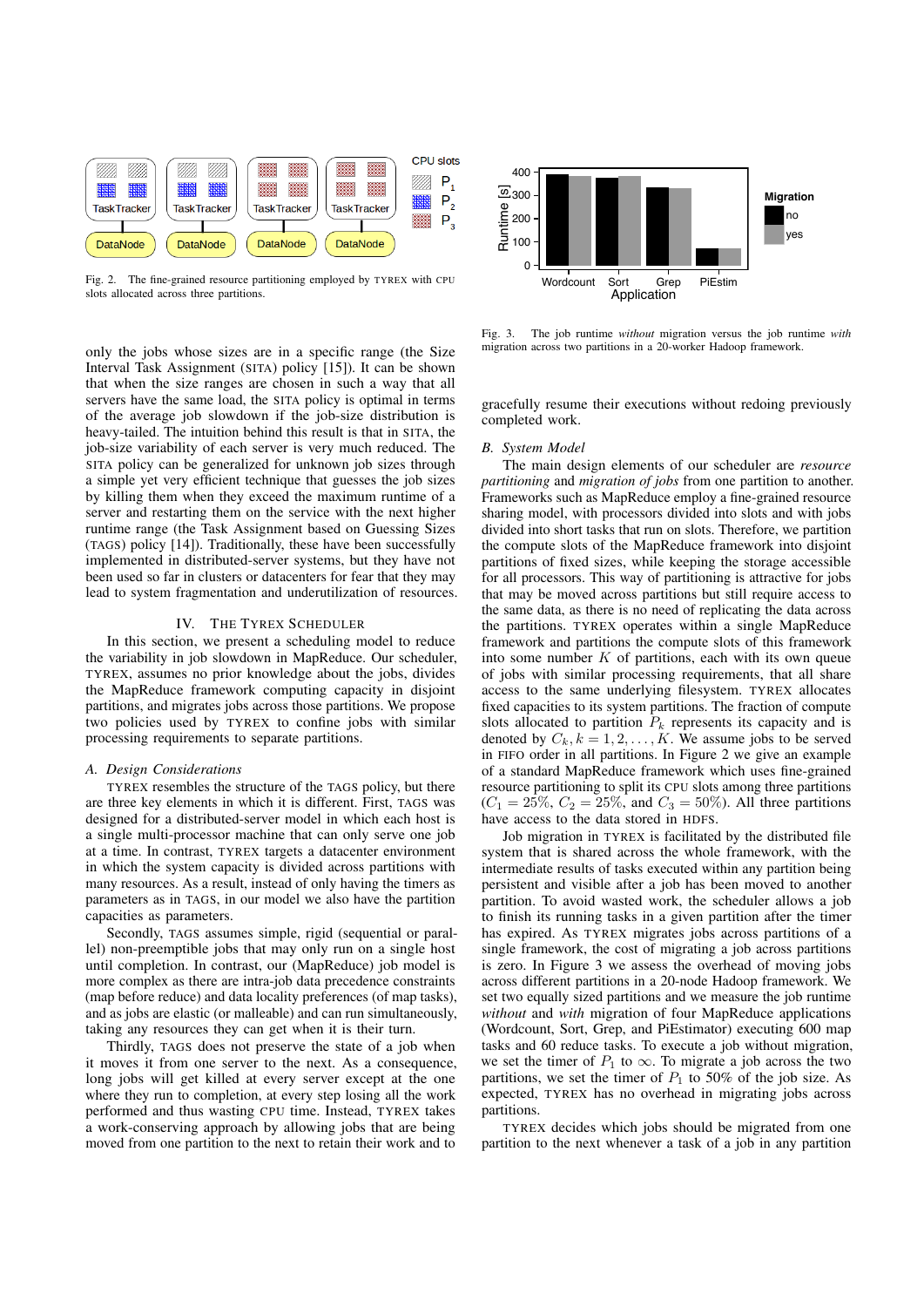

Fig. 4. The squared coefficient of variation of  $L_p$  versus the squared coefficient of variation of  $R_p$  in our HVW, MVW, and LVW workloads for cutoff points  $p$ in the range between 30-2000 s.

is completed. To do so, TYREX uses one of two policies, STATICTAGS and DYNAMICTAGS, which we present in the remainder of this section. For both our policies, we define the *current partial size* of a job in a given partition at time *t* as the total runtime of its tasks completed in that partition at time *t*.

#### *C. The* STATICTAGS *Policy*

As we assume that the processing requirements of jobs cannot be anticipated, we cannot adapt the SITA [15] policy to our situation, but we need a variation of the TAGS [14] policy in order to differentiate job sizes. Towards this end, we define for every partition  $k, k = 1, 2, \ldots, K$  a timer  $T_k$  which is set to the total amount of service that jobs may receive while they are in partition  $P_k$ . Any job submitted to TYREX is first dispatched to partition  $P_1$ . When the partial size of a job in any partition  $\bar{P}_k$  exceeds the timer  $T_k$ , TYREX moves the job to the next partition  $P_{k+1}$ .

As we are especially interested in workloads with heavytailed size distributions and many short jobs, we can expect that the timer  $T_k$  of partition  $P_k$  should be set to a value that is (much) larger than the timer  $T_{k-1}$  of partition  $P_{k-1}$ ,  $k = 2, 3, \ldots, K$ . We set  $T_K$  to  $\infty$ . However, setting the timers is difficult, and may in practice have to be repeated often. Unfortunately, the optimal timers of TAGS in distributed server systems already have complex forms even for wellbehaved distributions like Pareto [14]. Hence, we take an experimental approach to determining the optimal timers with the STATICTAGS policy while keeping the partition capacities fixed.

### *D. The* DYNAMICTAGS *Policy*

In this section, we present the DYNAMICTAGS policy in which timers are dynamic, so the problem of setting their values disappears. We take a statistical approach to assessing the job size variability, which we apply to three realistic MapReduce workloads. The basic idea behind DYNAMICTAGS is to reduce the variability of the current partial job sizes in any partition by migrating those jobs that are likely to require significantly more processing time than the rest of the jobs in the same partition.

In order to present DYNAMICTAGS, we need the following definitions. Let  $X$  be a positive, real stochastic variable (e.g., corresponding to a heavy-tailed job-size distribution), let *CV* be its coefficient of variation, and let *p* be a cutoff point in that distribution. Similarly to previous work [14], [15], we measure the variability of the job-size distribution using the squared *CV* , which is the ratio between the variance and the squared mean of *X*. We define  $L_p = \min(X, p)$  and  $R_p = X - p$  when  $X > p$  as two random variables so that  $X = L_p + R_p$  for any cutoff point *p*. To balance the variability across  $L_p$  and  $R_p$ , we seek a cutoff point *p* for which the values of the squared *CV* of  $L_p$  and  $R_p$  are equal, and we call that p the *optimal cutoff point* (we implicitly assume that there is a unique point with this property, which is always the case for our distributions).

To put the DYNAMICTAGS policy into perspective, we consider the distribution of job sizes in three workloads, i.e., HVW, MVW, and LVW, which we define in Section V. As has been abundantly shown in recent studies, MapReduce workloads may have very variable job size distributions [20], [8]. In particular, the squared *CV* values of the HVW, MVW, and LVW workloads are  $20$ , 10, and 4, respectively. In Figure 4 we show the values of the squared *CV* of  $L_p$  and  $R_p$  for cutoff points *p* in each workload in the range of 30-2000 s. We see that increasing the value of the cutoff point has opposite effects on the variability in  $L_p$  and  $R_p$ , with the squared CV of  $L_p$  being maximum when the squared  $CV$  of  $R_p$  is minimum and vice versa. Of course,  $L_p$  ( $R_p$ ) is close to the complete workload for very large (small) values of *p*, respectively.

More importantly, we find that the variabilities in  $L_p$  and  $R_p$  are unbalanced when the squared *CV* of  $L_p$  has a value that is higher than 2. As we are covering with our workloads a wide range of job size variabilities (see Table II) for which 2 turns out to be a good value (see the results in Section VI-D), we conclude that having a squared  $CV$  higher than 2 in  $L_p$  is a good indicator of unbalanced job sizes. Hence, we aim for a squared  $CV$  in  $L_p$  that is lower than 2. Figure 4 also shows that the squared *CV* of  $R_p$  is flat and relatively low (below 2), which means that further splitting *Rp*, and so having more than two partitions, is not very promising. Indeed, several experiments we did with three partitions confirmed this conclusion.

The DYNAMICTAGS policy now works in the following way. When it is invoked, it checks all partitions too see whether the value of the squared *CV* of the distribution of the current partial job sizes is higher than 2. If this does not hold for a partition, DYNAMICTAGS does not migrate any job from it. Otherwise, DYNAMICTAGS determines the optimal cutoff point in the distribution of the current partial job sizes, and uses that cutoff point as the value of the *dynamic timer* to migrate those jobs that exceed it to the next partition.

From a queueing-theory perspective,  $L_p$  captures the notion of young jobs, while *R<sup>p</sup>* represents the residual lifetime of jobs.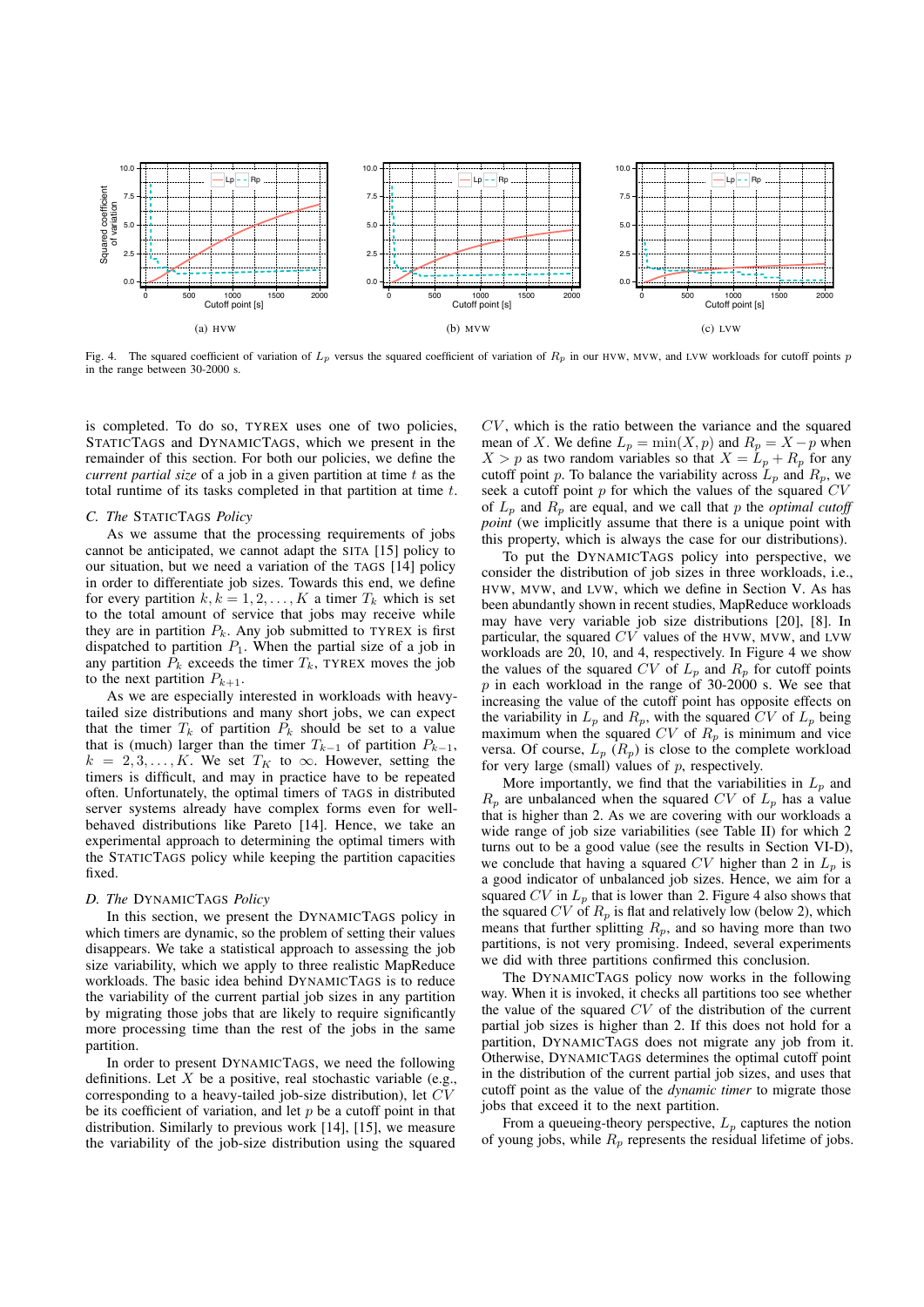In particular, if the distribution of job sizes is heavy-tailed then the residual lifetime of young jobs is stochastically smaller than the residual lifetime of old jobs. As a consequence, the DYNAMICTAGS policy seeks in any partition  $P_k$  a cutoff point  $p$  so that  $P_k$  only serves young jobs that are likely to leave the system soon. In contrast, old jobs with larger residual lifetimes are migrated to the next partition.

# V. EXPERIMENTAL SETUP

In this section we present the workloads and the configuration of the infrastructure we use for the experimental evaluation of TYREX. To design our workloads we use a comprehensive set of representative MapReduce applications, including both standard benchmarks and complex, real-world workflows. In this paper we take an experimental approach and we evaluate TYREX by means of experiments in a real-world multicluster system. The total time used for experimentation exceeded 20,000 hours system time.

Standard benchmarks. The Hadoop distribution provides a set of synthetic benchmarks abundantly used in performance evaluation studies of MapReduce frameworks. We use the following applications from Hadoop: Wordcount, PiEstimator, Sort, and Grep. Wordcount and PiEstimator are CPU-intensive applications used to retrieve the number of occurences of each unique word in a given set of input files and to estimate the real value of  $\pi$  using the quasi-Monte Carlo algorithm. In contrast, Grep and Sort are disk intensive applications used to search for a given pattern in the input files and to generate the content of the input files in non-decreasing order.

Complex workflows. BTWORLD is a complex and very challenging MapReduce-based logical workflow which we designed to observe the evolution of the global-scale peerto-peer system BitTorrent [18]. The workflow consists of 26 MapReduce jobs with different resource bottlenecks (CPU, memory, or disk) and is used for processing monitoring data collected periodically from the BitTorrent system. We use 9 BTWORLD jobs which compute answers to a large number of questions related to the operation of BitTorrent (e.g., *How does a tracker evolve in time?*, *How many active hashes are in the system?*, *Which are the most popular hashes and swarms?*). BTWORLD jobs process a multi-column input dataset that contains timestamped, per-tracker statistics of the BitTorrent content: the number of users with fully and partially downloaded content, and the number of completed user downloads.

MapReduce workloads. In our experiments we will use three workloads that we create using the Wordcount, PiEstimator, Sort, Grep, and BTWORLD applications and that are differentiated by their variability of job sizes. Each of these workloads consists of a stream of 300 jobs with a Poisson arrival process. In our evaluation of TYREX we designed all three workloads to impose an average load of 70%.

The three workloads we create are called HVW, MVW, and LVW for High/Medium/Low Variability Workload, and they have, going from one to the next, decreasing squared *CV* values of their job size distributions. In Figure 5(a) we distinguish four ranges of job sizes to show the job size distributions in our workloads: "tiny" ( *<* 1 minute), "short" (1-10 minutes), "medium" (10-100 minutes), and "large" ( $> 100$  minutes). In all workloads there is a large fraction of tiny and short jobs combined (more than 60%). In Figure 5(b), we show the fractions of the total CPU time consumed by all jobs together with a cutoff point as defined in Section IV-D of 1, 10, and



Fig. 5. Comparing the workloads: (a) the job size distributions, and (b) the sum of the CPU time of all jobs up to 1, 10, and 100 minutes as a fraction of the total CPU time.

100 minutes, respectively. For example, even for the HVW workload, if the timer of partition  $P_1$  is set to 10 minutes, the fraction of the load processed by partition  $P_1$  is only 10%. Our workloads are representative for a broad range of computer systems workloads, having squared *CV* values in the range of 4 to 20 – the standard TPC benchmarks for evaluating the performance of computer systems exhibit squared *CV* values in this range [26]. As heavy-tailed workloads fit recent measurement of MapReduce production clusters [20], the HVW and MVW workloads with high variability of job sizes are more interesting in our evaluation.

TABLE II. SUMMARY OF THE EXECUTION OF THE HVW, MVW, AND LVW WORKLOADS.

| <b>MVW</b> | <b>LVW</b>                                                                    |  |  |
|------------|-------------------------------------------------------------------------------|--|--|
| 300        |                                                                               |  |  |
| 10         | 4                                                                             |  |  |
| 45         | 10                                                                            |  |  |
| 11,866     | 30,576                                                                        |  |  |
|            | 3.089                                                                         |  |  |
| 693        | 1.062                                                                         |  |  |
| 92         | 303                                                                           |  |  |
| 124.6      | 306.9                                                                         |  |  |
| 3.98       | 5.31                                                                          |  |  |
|            | <b>HVW</b><br>20<br>33<br>6,139<br>1,368<br>788<br>573<br>100<br>63.6<br>3.51 |  |  |

To understand in more detail the structure of our workloads, we show in Table II execution summaries when all jobs are executed sequentially in an empty 20-node Hadoop framework. HVW spans more than 7,000 (map and reduce) tasks in total and requires more than 60 h CPU time. MVW has more than 12,000 (map and reduce) tasks in total and requires twice as much CPU time. The former two workloads are comparable in the amount of persistent data generated and the total runtime in an empty system. LVW consists of more than 33,000 (map and reduce) tasks, requires five times more CPU time than HVW, and generates three times more persistent data than both HVW and MVW.

DAS-4 deployment. The DAS-4 [2] cluster we use in our experiments has 20 dual-quad-core compute nodes with 24 GiB memory per node and 50 TB total storage. The DAS-4 nodes are connected through 1 Gbit/s Ethernet (GbE) and 20 Gbit/s QDR InfiniBand (IB) networks. We use Hadoop-1.0.0 over InfiniBand and we configure at each node 6 map slots, 2 reduce slots, and 3 GiB memory per running task. The HDFS uses a virtual disk device with RAID-0 software and 2 physical devices with 2 TB storage in total per node.

Baseline policies. We contrast TYREX with two state-of-theart scheduling algorithms in data-intensive frameworks – FIFO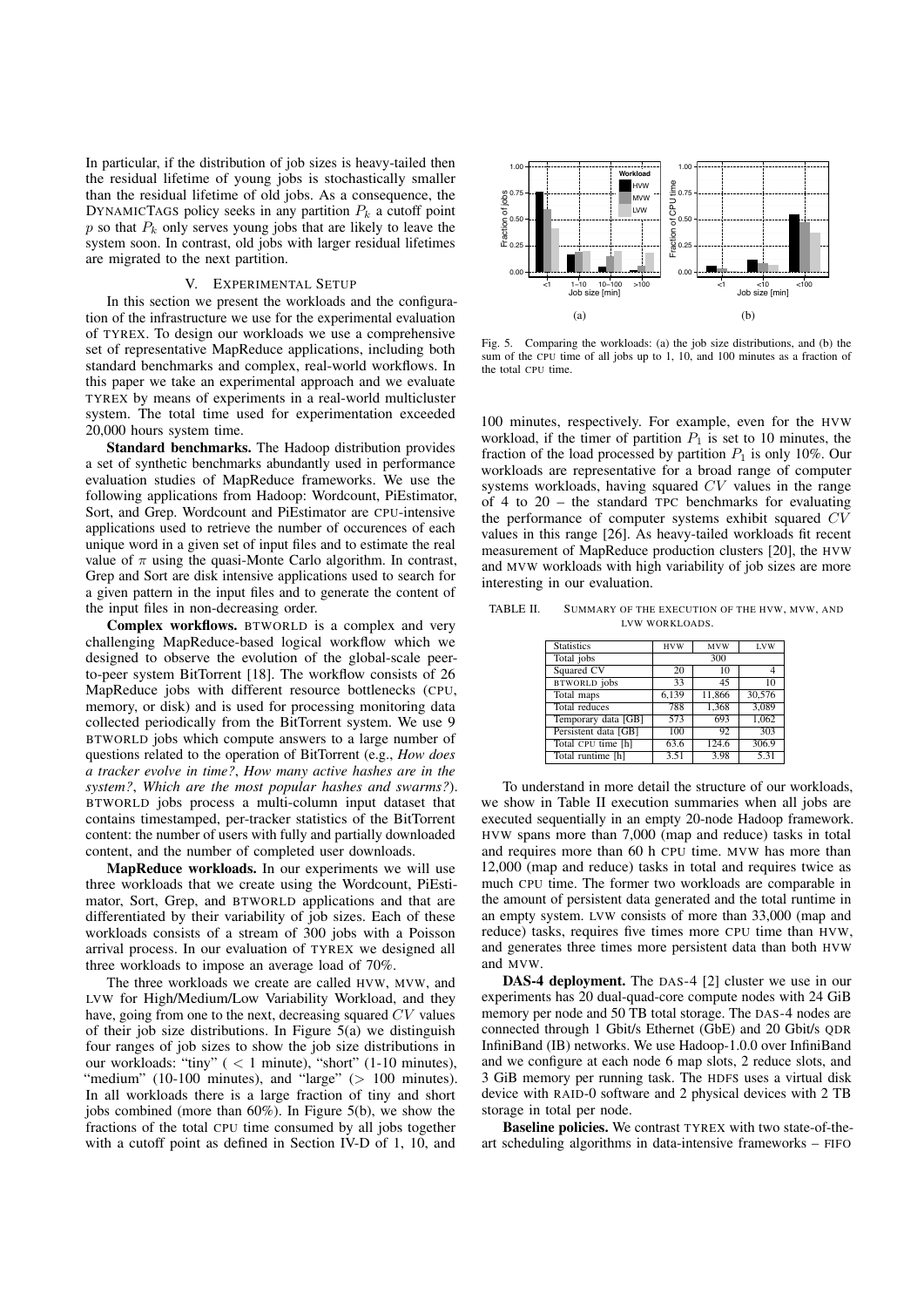

Fig. 6. The optimal timer of partition  $P_1$  for each capacity between 10-40% and for each workload.

and FAIR. The former is the default scheduler in Hadoop and assigns both map and reduce tasks using the first-in-first-out scheduling discipline. The later is widely used in deployment and is a discrete version of the weighted processor-sharing discipline which allocates slots to jobs proportional to the number of their tasks.

#### VI. EXPERIMENTAL EVALUATION

We evaluate TYREX using our prototype implementation in Hadoop on a 20-machine cluster. We investigate the setting of capacities and timers and the performance of the STATICTAGS policy in Sections VI-A and VI-B. Further, we analyze the way the dynamic timers adapt over time and the performance of the DYNAMICTAGS policy in Sections VI-C and VI-D. Finally, we compare TYREX with our two baselines, the FIFO and FAIR schedulers in Section VI-E.

# *A. Setting Capacities and Timers*

One of the issues in analyzing and deploying TYREX with the STATICTAGS policy is setting the number of partitions and the values of the partition capacities and timers. As we argued in Section IV-D, having more than two partitions is not worthwhile, so we consider having only two partitions.

We will first investigate the relation between the partition capacity and the partition timer with the STATICTAGS policy for each workload. To this end, we seek to determine for each partition capacity its optimal timer, that is the timer that minimizes the overall job slowdown variability, as defined in Section II. Figure 6 shows the values of the optimal timer for a range of capacities of partition  $P_1$ . We see that the optimal timer of partition  $P_1$  is very insensitive to the partition capacity when the job size variability is high. In particular, STATICTAGS has a low optimal timer (below 250 s) of partition *P*<sup>1</sup> for a relatively long range of partition capacities with both the HVW (squared *CV* of 20) and the MVW (squared *CV* of 10) workloads. However, the optimal timer of partition  $P_1$  is considerably more sensitive to the partition capacity when the job size distribution is more balanced. Hence, the optimal timer of partition  $P_1$  increases by a factor of 5 when the partition capacity increases from 10% to 40% for the LVW (squared *CV* of 4) workload.

Intuitively, TYREX aims to fit in partition  $P_1$  the vast majority of tiny and short jobs, which implies that at most 10% of the total load in all workloads has to be processed in partition  $P_1$  (see Figure 5(b)). As a consequence, more than 90% of the total system load, which at an imposed load of



Fig. 7. The utilizations of partitions  $P_1$  and  $P_2$  versus the workload variability with STATICTAGS.



Fig. 8. The fractions of jobs completed in partition  $P_1$  and  $P_2$  versus the workload variability with STATICTAGS.



Fig. 9. The median job slowdown and the job slowdown variability versus the workload variability with STATICTAGS.

70% amounts to 63% of the system, has to be handled by partition  $P_2$ . Therefore, to keep the second partition stable we need to set the size of partition  $P_1$  equal to at most 30% of the total system capacity. Indeed, it turns out that the STATICTAGS policy achieves the best job slowdown performance for all our workloads when the capacity of partition *P*<sup>1</sup> is set to 20% or 30%. Therefore, in the remainder of this section we report results only for these two partition sizes.

Next, we analyze how the STATICTAGS policy distributes the system load across its partitions. In Figure 7 we show the utilizations in partitions  $P_1$  and  $P_2$  for a capacity of partition *P*<sup>1</sup> of 20% and 30% with its timer set to the optimal value according to Figure 6. As we expected, STATICTAGS is rather aggressive in migrating jobs from partition  $P_1$  to partition  $P_2$  so that short jobs which occur in large fractions in our workloads, consistently receive service in partition  $P_1$  under a relatively low load. In particular, we see that the utilization of partition  $P_1$  is lower than 30% while the utilization of partition  $P_2$  is higher than 75%. Interestingly, we see that the unbalance of the utilizations in partitions  $P_1$  and  $P_2$  is larger for MVW and LVW than for HVW. The reason for this result is that STATICTAGS shifts the job slowdown variability to partition  $P_2$  so that the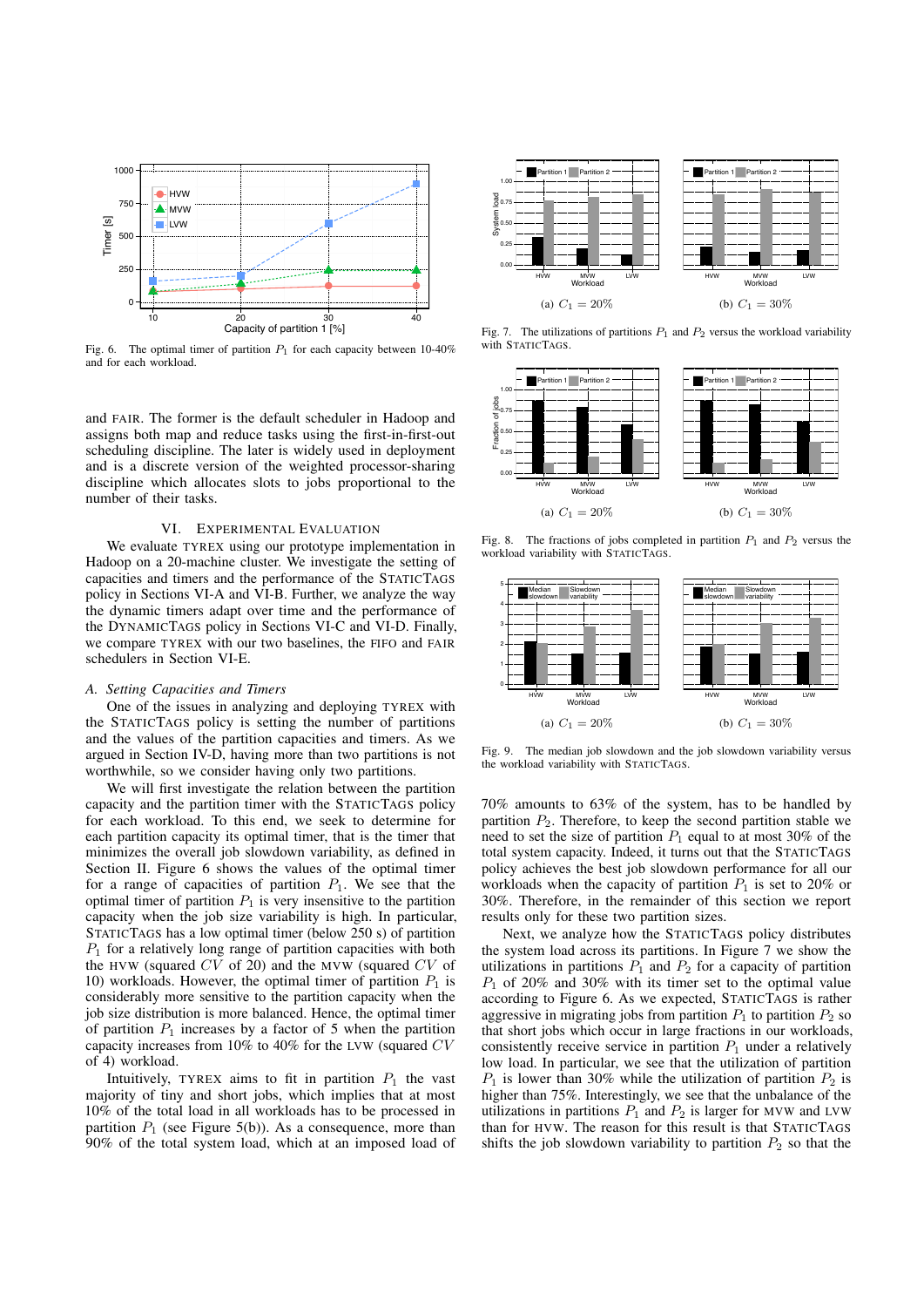

Fig. 10. The dynamic timer of partition  $P_1$  with its capacity set to 30%.

vast majority of short jobs in our HVW workload are completed in partition  $P_1$ .

# *B. Performance of* STATICTAGS

The main purpose of setting timers is to have a decent fraction of short jobs finished in the first partition and to avoid overload in any partition. In Figure 8 we show the fraction of jobs that are completed in each of the two system partitions when the capacity of partition  $P_1$  is set to 20% and 30%. The timers are set to their optimal values depicted in Figure 6. As we expected, the fractions of jobs that are completely executed within partition  $P_1$  is very high for both HVW and MVW (more than 80%). In contrast, the fractions of jobs that are finished in partitions  $P_1$  and  $P_2$  are more balanced for LVW (less than 60%) are completed in partition  $P_1$ ). For all workloads and more noticeable for LVW, the fraction of jobs finished in partition *P*<sup>1</sup> increases for larger partition sizes.

We show in Figure 9 the slowdown performance of the STATICTAGS policy having the capacities of partition  $P_1$  of 20% and 30% with the timers set to their optimal values according to Figure 6. As a hint to reading this and later similar figures, the values at 20% capacity of partition *P*<sup>1</sup> should be interpreted as having a  $95<sup>th</sup>$  percentile of the job slowdown distribution of about 4.38 (2.05 x 2.14). We see that STATICTAGS has very good performance for the HVW workload, with both the job slowdown variability and the median job slowdown being less than 2. Moreover, we observe that the performance of STATICTAGS is relatively good for the MVW and LVW workloads, with the median job slowdown and the job slowdown variability being less than 2 and 3.3, respectively.

We find that STATICTAGS is not always effective in unbalancing the load across its partitions. Clearly, if STATICTAGS uses a low capacity for partition  $P_1$  then short jobs may experience large job slowdowns because they always run under a relatively high load. We observe this phenomenon when the capacity of partition  $P_1$  is set to 10% for the HVW workload. Similarly, we see that it is difficult to find a good timer when the capacity of partition  $P_1$  is set to 40% because we are at risk at overloading partition *P*2.

# *C. Evolution of Dynamic Timers*

The distinguishing element of the DYNAMICTAGS policy is its operation without the burden of finding the optimal timers for given partition capacities. In this section we will investigate how the dynamic timers of DYNAMICTAGS adapt over time and their effect on the load across partitions.



Fig. 11. The utilizations of partitions  $P_1$  and  $P_2$  versus the workload variability with DYNAMICTAGS.



Fig. 12. The fractions of jobs completed in partition  $P_1$  and  $P_2$  versus the workload variability with DYNAMICTAGS.



Fig. 13. The median job slowdown and the job slowdown variability versus the workload variability with DYNAMICTAGS.

In Figure 10 we show for each workload how the value of the dynamic timer of partition  $P_1$  changes during a 30minute period when the capacity of that partition is set to 30%. Similarly to the STATICTAGS policy, we see that the timer converges to lower values when the job-size distribution is more variable. Indeed, for HVW the timer is always set to some value in the range between 50 and 300 s, for MVW most of the timer values are in the range between 100 and 500 s, and for LVW the timer varies between 500 and 2500 s. These increasingly wider and higher ranges nicely match the results in Figure 4.

In Figure 11 we show how DYNAMICTAGS distributes the imposed system load across its partitions for capacities of partition  $P_1$  of 20% and 30%. We observe that DYNAMICTAGS assigns a significantly lower load to partition  $P_1$  (less than 30%) of the total load), which is exactly the same phenomenon as in the case of the STATICTAGS policy (see Figure 7). Apparently, DYNAMICTAGS is rather aggressive in migrating jobs from partition  $P_1$  to partition  $P_2$  so that short jobs, which occur in large fractions in our workloads, consistently receive service in partition  $P_1$  under a relatively low load. We see that the partition utilizations with DYNAMICTAGS and STATICTAGS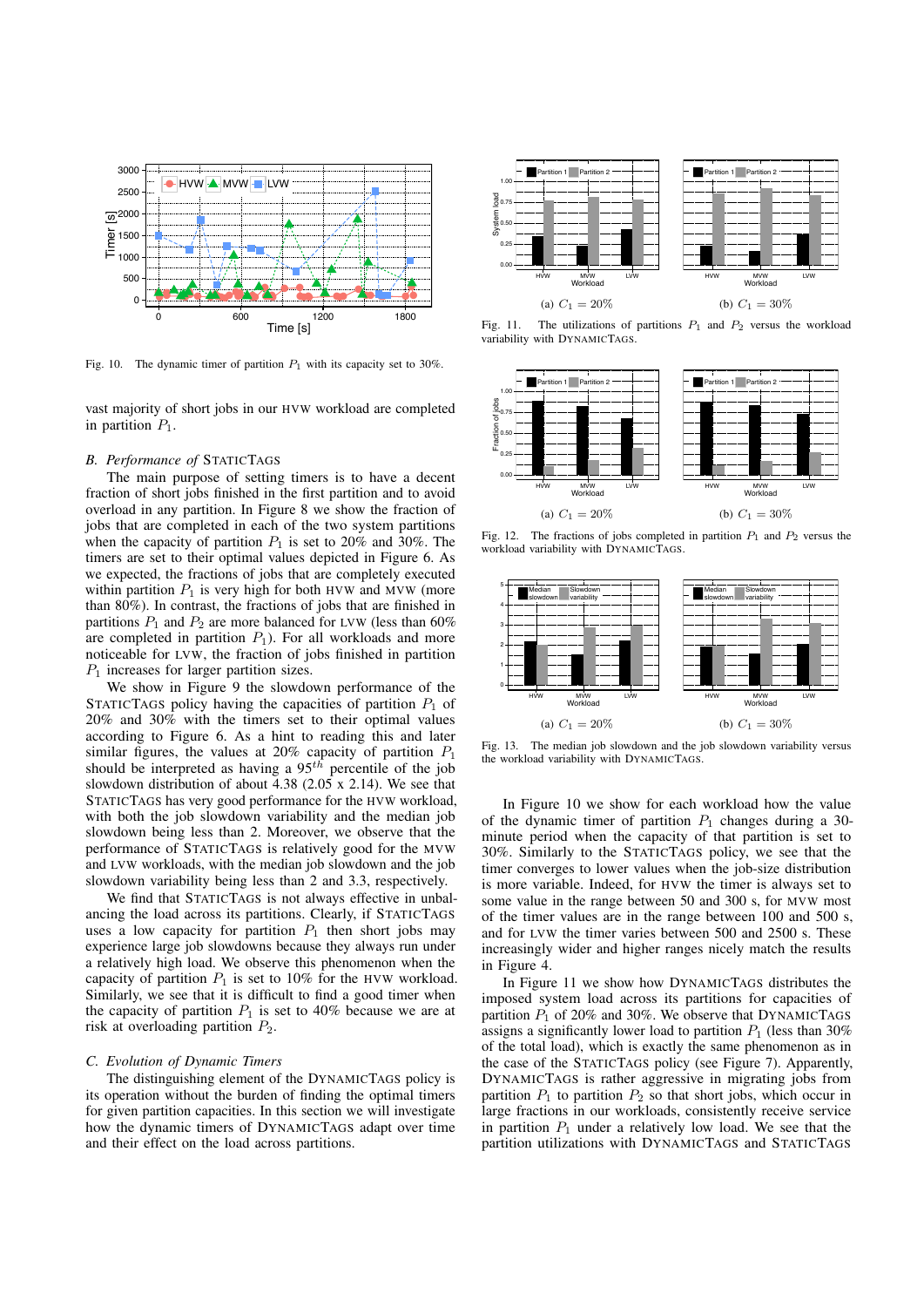

Fig. 14. The median job slowdown and the job slowdown variability using FIFO, FAIR, STATICTAGS, and DYNAMICTAGS policies for each workload.



Fig. 15. The job slowdown distributions using FIFO, FAIR, STATICTAGS, and DYNAMICTAGS policies for each workload.

are very close for the HVW and MVW workloads. In contrast, DYNAMICTAGS has a higher load in partition  $P_1$  for LVW because its job size variability is only 4. As this workload is more balanced, DYNAMICTAGS has to migrate fewer jobs from *P*<sup>1</sup> to *P*2.

# *D. Performance of* DYNAMICTAGS

DYNAMICTAGS adapts the timer of partition  $P_1$  as the jobs in the queue make progress, rather than setting a fixed value which is used for all incoming jobs, as in STATICTAGS. Although DYNAMICTAGS operates fundamentally different than STATICTAGS, we show in this section that having timers of any kind (dynamic or fixed) has the same effect on the job slowdown variability.

In Figure 12 we show the fractions of jobs that are completed in each partition when the capacity of partition  $P_1$  is set to 20% and 30%. We see that with the DYNAMICTAGS policy more than 80% of jobs in HVW and MVW are completed in partition  $P_1$ . Conversely, as the workload variability decreases, DYNAMICTAGS migrates more jobs to partition 2, so the fractions of jobs that are completed in different partitions are more balanced with LVW than with HVW and MVW. In particular, we observe that the fractions of jobs that are completed in partition  $P_1$  are 10% higher with DYNAMICTAGS than with STATICTAGS for the LVW workload. This result shows that our DYNAMICTAGS policy is more conservative as it migrates jobs based on their relative progress (current partial job sizes), rather than using a fixed timer as in the STATICTAGS policy.

In Figure 13 we show the median job slowdown and the job slowdown variability when the capacity of partition *P*<sup>1</sup> is set to 20% and 30%. Two important things stand out. First, DYNAMICTAGS offers very low median job slowdown (below 2.2) and slowdown variability (below 3.2) for all our workloads, which are very close to the corresponding values with STATICTAGS shown in Figure 9. More importantly, Figure 13 also shows that the DYNAMICTAGS policy offers similar improvements for different capacities of partition *P*1.

#### *E. Improvements from* TYREX

In this section we compare our TYREX scheduler with two baselines – FIFO, the default scheduler in Hadoop, and FAIR, the most popular MapReduce scheduler. For TYREX we set the capacity of partition  $P_1$  to 30% and we use the optimal timer according to Figure 6 (only for STATICTAGS).

In Figure 14 we show the median job slowdown and the job slowdown variability for each policy with all our workloads. For the HVW workload, we find that TYREX with any of its two policies cuts in half the job slowdown variability while maintaining roughly the same median job slowdown when compared with both FIFO and FAIR. For the MVW and LVW workloads, when compared with FIFO, TYREX reduces the job slowdown variability and the median job slowdown by 30% and 50%, respectively. Somewhat surprisingly, in these cases the job slowdown variability is roughly equal with TYREX and FAIR, but TYREX with any of its two policies improves the median job slowdown by up to 30%.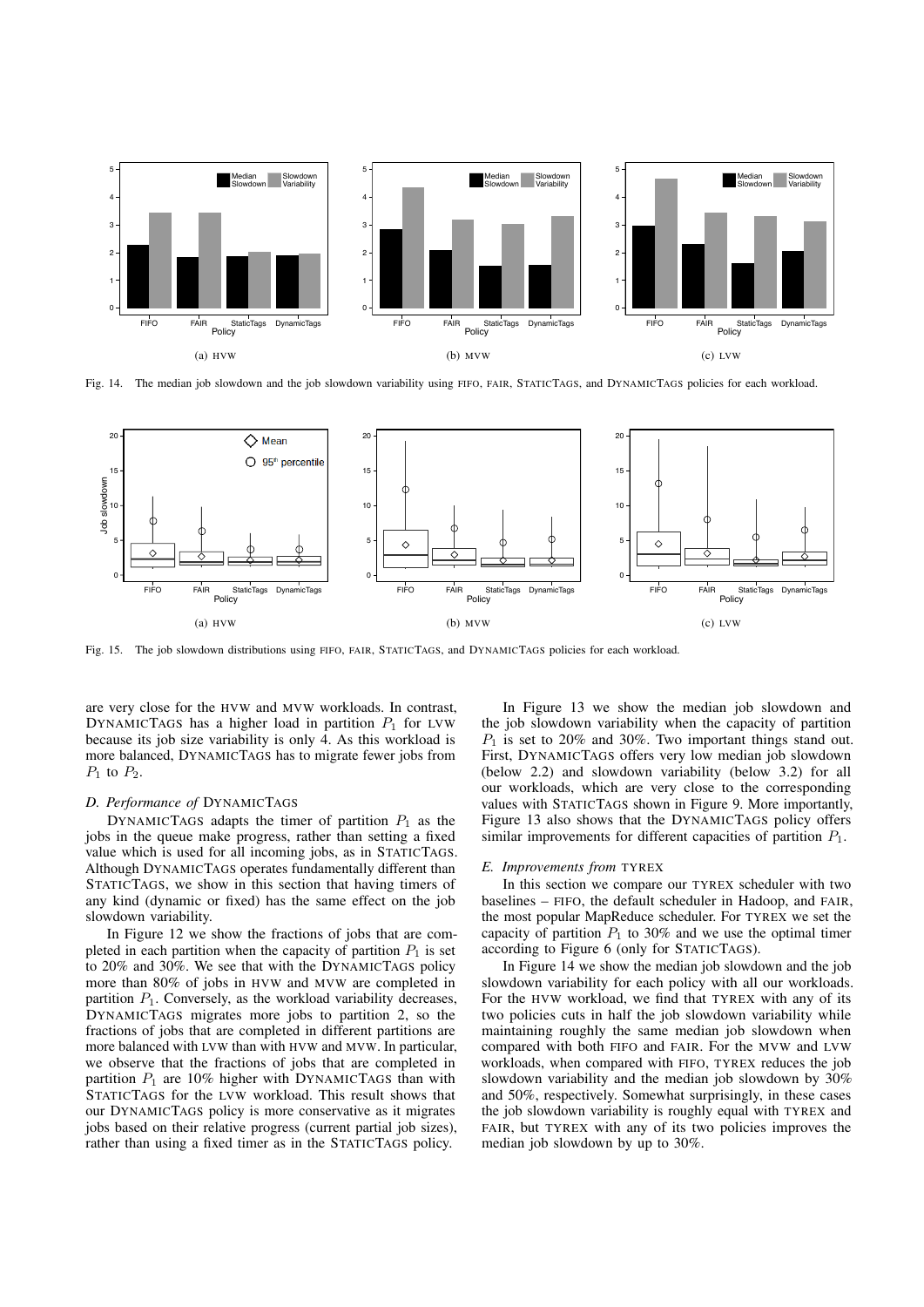

Fig. 16. The job slowdown distributions using FIFO, FAIR, STATICTAGS, and DYNAMICTAGS policies for the HVW workload under a system load of 0.9 (vertical axis in logscale).

In order to better understand the magnitude of the improvements we obtain with TYREX, we compare in Figure 15 the job slowdown distributions for each policy with all our workloads. Clearly, TYREX using any of the two policies is superior to both FIFO and FAIR as the distributions of the job slowdowns with TYREX have (much) smaller interquartile ranges and outliers than with the baselines, which was our main goal defined in Section II. In particular, for all workloads TYREX reduces the job slowdown at the 95*th* percentile by 50-60% when compared with FIFO and by 20-40% when compared with FAIR.

To be realistic, so far we imposed a moderate to high system load of 70%. Finally, we design a stress test to evaluate the performance of TYREX under heavy loads. In Figure 16 we show the job slowdown distributions with all policies for the HVW workload under a system load of 90%. TYREX with any of the two policies is by far the best scheduler as the job slowdown distributions are very narrow and much lower than with the baselines. In particular, with TYREX, no job in the workload has a slowdown that is higher than 10. Surprisingly, we find that FAIR has very poor performance and cannot handle the workload when the system is heavy-loaded. Not only is the job slowdown distribution very wide and unbalanced, but also the makespan of the experiment is twice as long as with TYREX. The workload has a total submission schedule of 25 minutes and is completed by FAIR only 45 minutes after the arrival process ends. In contrast, with TYREX the workload is completed already 9 minutes after the arrival of the last job. Apparently, with FAIR large jobs may occupy underutilized reduce slots which results in very long waiting times for shorter jobs. These non-work-conserving effects in FAIR have a major impact on the stability of the system under high loads. In contrast, TYREX alleviates this issue by confining jobs to smaller partitions, so that no large job monopolizes the reduce slots in the system.

#### VII. RELATED WORK

The problem of job size variability in MapReduce clusters was first identified in [31], but since then there has been little work on the performance of size-based scheduling policies in data analytics frameworks. This work aims to advocate for the need of such policies for MapReduce workloads. To this end, we investigate the design and implementation of size-based scheduling policies in MapReduce-based systems.

During the past decade, performance of MapReduce became a rich exploration domain, leading to several papers focusing on diverse aspects of MapReduce scheduling: data locality [31], stragglers [5], [6], resource heterogeneity [33], or elastic scaling [12], [13], [21]. State-of-the art schedulers for MapReducebased systems assume they have complete control over a fixed set of resources, thus they are typically deployed on dedicated clusters of machines. All three main schedulers incorporated in Hadoop (FIFO [1], FAIR [4], and CAPACITY [3]) fall into this category. Whereas FIFO executes jobs in order of their arrival with five priority levels using the full system capacity, both FAIR and CAPACITY divide the system capacity across a number of queues. FAIR uses a processor-sharing scheduling policy to divide the system processors across different (sets of) jobs and CAPACITY employs multiple statically configured queues in order to confine distinct users to single partitions. The main design motivation of the latter two was to prevent large jobs or heavy users from monopolizing the framework. However, these schedulers do not solve the problem of job slowdown variability. While FAIR hurts the overall cluster performance due to resource contention and thrashing, CAPACITY does not explicitly handle job sizes.

We have discussed throughout the paper several *size-based scheduling* policies which have a strong bias towards short jobs. Although these policies have been analyzed for distributedserver systems [14], [15], supercomputing workloads [25], and cloud compute-intensive workloads [10], a realistic investigation of such policies in datacenters for MapReduce workloads is currently missing. In particular, size-based scheduling has been employed in Hadoop [23] with adaptations of two policies: Shortest-Remaining-Processing-Time (SRPT) and Fair-Sojourn-Protocol (FSP). However, these approaches have rather limited applicability in large-scale datacenters as they require either accurate estimations of job sizes [22] or periodic simulations of queued jobs in a virtually fair system [11], [23]. The main idea behind FSP is to extend the SRPT policy with a job aging function which virtually decreases the sizes of the waiting jobs, thus avoiding starvation of the large jobs.

MapReduce workloads have a complex internal structure with intra-job data precedence constraints between the map and reduce phases which can run on any number of resources as long as the input data is accesible through a distributed filesystem. Therefore, in this paper, we adapt the structure of the TAGS policy to datacenter environments by having partition capacities in addition to the timers as parameters and we use the underlying distributed fileystem to migrate jobs in a workconserving way instead of killing jobs when they are migrated across partitions.

Datacenter schedulers such as MESOS [19] or YARN [28] employ a two-level scheduling architecture by dynamically allocating resources to different specialized frameworks (e.g., Hadoop [1] or Spark [32]). MESOS employs fine-grained resource sharing across different frameworks and delegates the control of resources to the frameworks by initiating *resource offers*. Thus, the frameworks implement specific policies to decide which and how many resources to accept. In contrast, YARN takes a *request-based* approach and considers applicationspecific constraints (e.g., job size, hardware requirements, data locality) to allocate resources from a fixed set of machines to each application. As our work focuses on job scheduling in frameworks which have complete control over a fixed set of